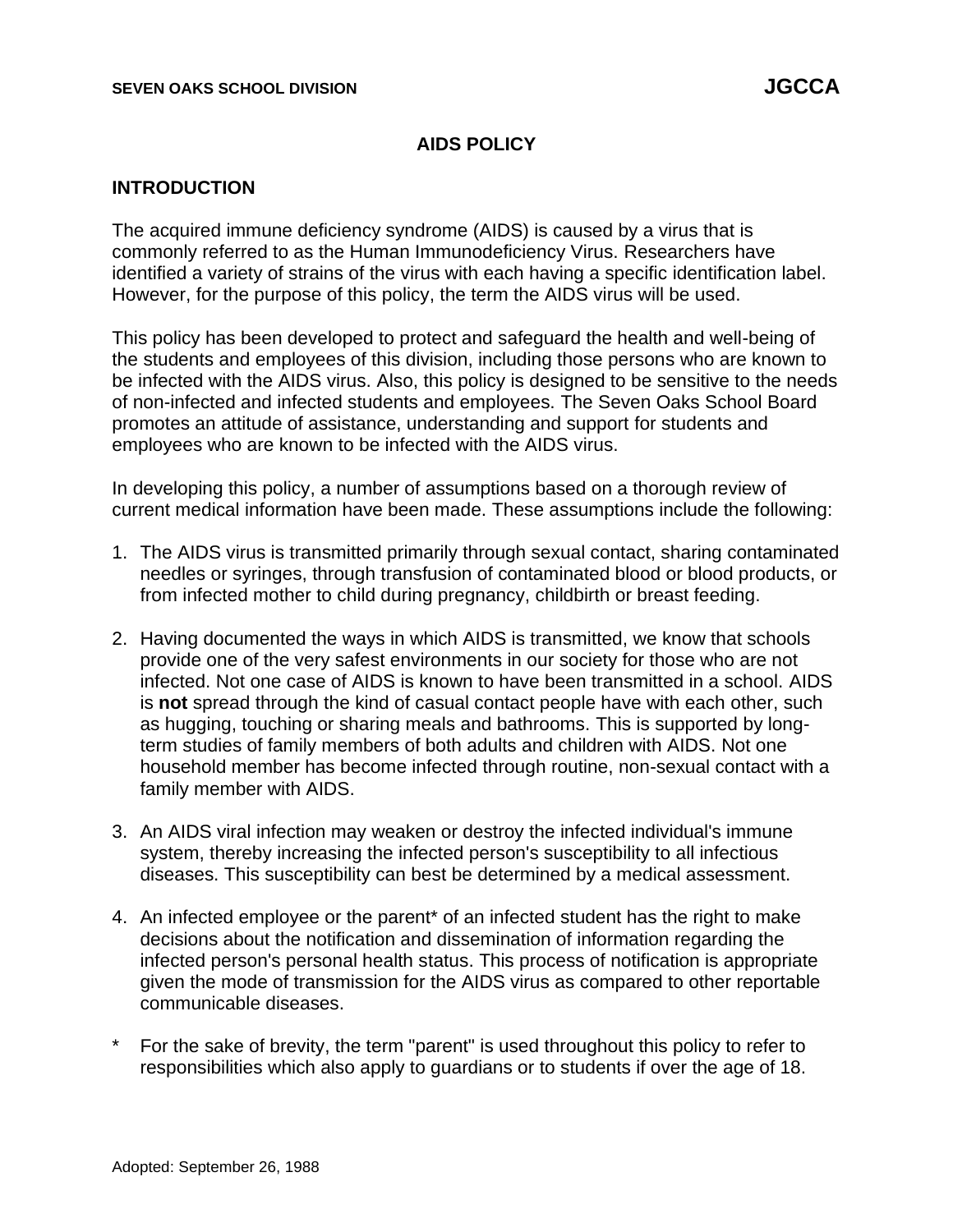## **1.0 AIDS EDUCATION**

Information on the nature, transmission and prevention of AIDS shall be provided for students and employees of the Seven Oaks School Division. This information shall be age-appropriate, developmental, sequential and promote positive health practices.

- 1.1 Implementation of AIDS Education instruction shall be based on the guidelines approved by the Minister of Education and adapted to accommodate the needs of the students and employees of the division.
- 1.2 Where curriculum materials for AIDS Education exist that have been approved by the Minister of Education, these shall form the base for school level instruction. Such materials shall be adapted to meet the needs of the students. Appropriate supplemental resources shall be used to augment the provincial curriculum materials.
- 1.3 Where there are no curriculum materials for AIDS Education that have the approval of the Minister of Education, students shall receive information based on facts. Appropriate instructional resources can be used to meet the needs of the students.
- 1.4 The prime responsibility for education on sexual issues, including AIDS Education, rests with the family. Parents must be notified by the local school before a child begins receiving instruction about AIDS. Parents retain the right to withdraw their child from classes dealing with this subject.
- 1.5 All employees shall be instructed on the nature, transmission and prevention of AIDS.

### **2.0 INFECTED STUDENTS**

The identity of a student infected with the AIDS virus shall be safeguarded.

- 2.1 The parent of a student infected with the AIDS virus, in consultation with a family physician, may choose to inform the Superintendent. The Superintendent will facilitate the provision of any special educational services the student may require.
- 2.2 The Superintendent is not bound to report his or her knowledge of an infected student to the Board of Trustees.
- 2.3 An employee who is informed in confidence of the health status of a student infected with the AIDS virus shall maintain that confidence at all times. There shall be no release of information without prior written consent from the parent.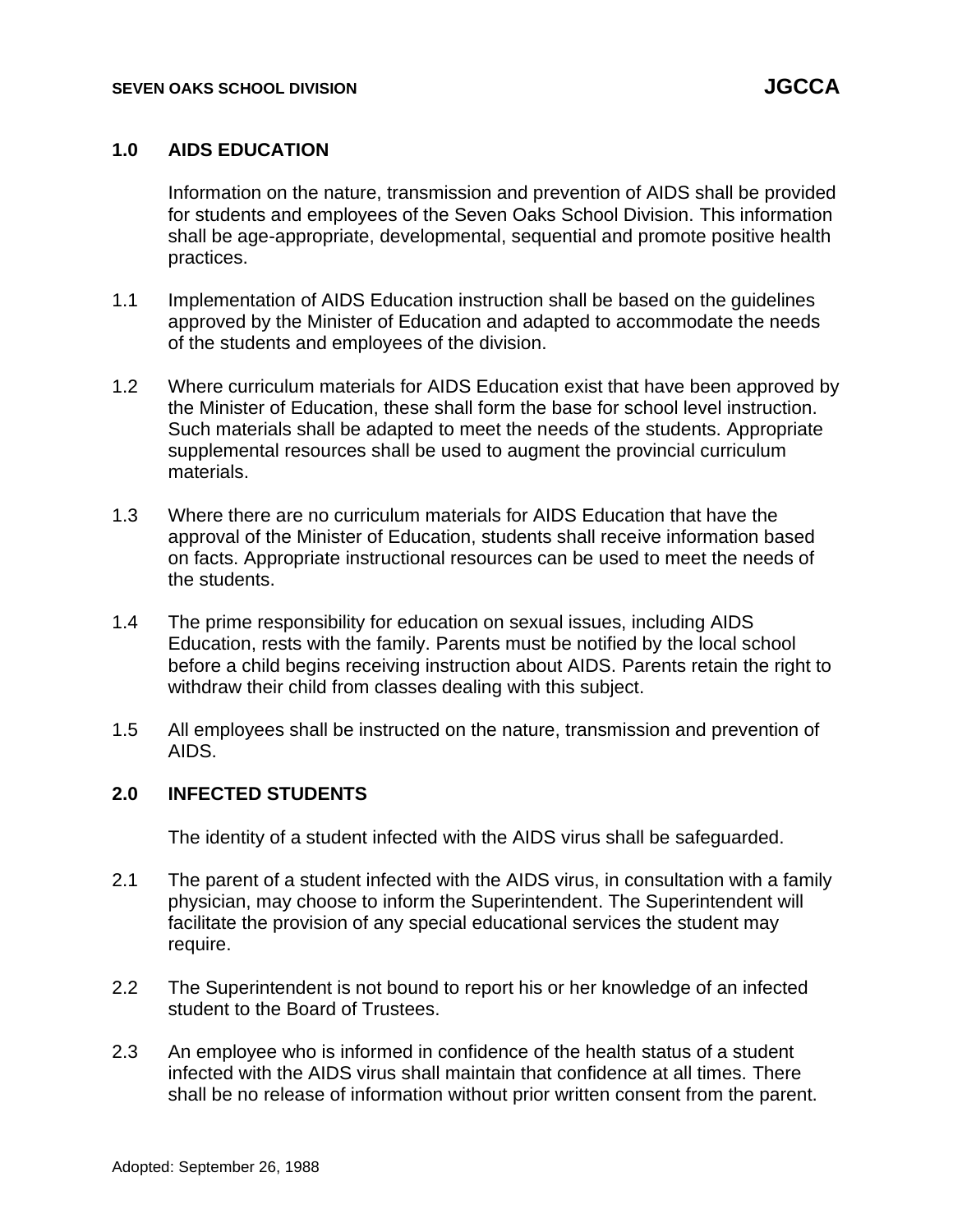In the event that information shall be released, the Superintendent will be responsible for the release of all information.

- 2.4 The student's parent, in consultation with a family physician and the Superintendent, may invite other people to participate in discussions about the education of the student. It is recommended that the regional medical officer be included, with the parent's consent, as early as possible in the consultation process. Inclusion of a teacher is recommended in the consultation process.
- 2.5 Dissemination of any information regarding the infected student shall be restricted to those persons who have been identified as requiring the information to assure proper care and support for the infected student and to identify situations where the potential for transmission may increase. The Superintendent, in consultation with the student's parent and a family physician, shall determine who shall be informed.

# **3.0 REGULAR CLASS ATTENDANCE BY INFECTED STUDENTS**

A student infected with the AIDS virus shall have the right to attend regular classes.

- 3.1 Those informed by the parent of the student's status (see guidelines 2.4 and 2.5) should participate in an assessment of the student's physical and psychological health status, to identify factors affecting the student's educational experience. Each individual case shall be judged on its own merit and consideration should be given to the psycho-social benefit of maintaining the student at school, as his or her health status permits. Also, consideration shall be given to the over-all well-being of all persons at the school including the infected student.
- 3.2 A review of the instructional arrangements on a case-by-case basis shall occur at least every three months.

# **4.0 ALTERNATIVE ARRANGEMENTS FOR INFECTED STUDENTS**

Where alternative arrangements are required for instruction of a student infected with the AIDS virus, those arrangements should be recommended by the persons identified in guidelines 2.4 and 2.5 to the Superintendent of the school division. Alternative arrangements may be put into place immediately in response to the needs of the infected child.

- 4.1 Alternative arrangements may include a variety of settings ranging from special instruction within the school to home tutoring.
- 4.2 Decisions regarding alternative educational arrangements shall be made on a case-by-case basis.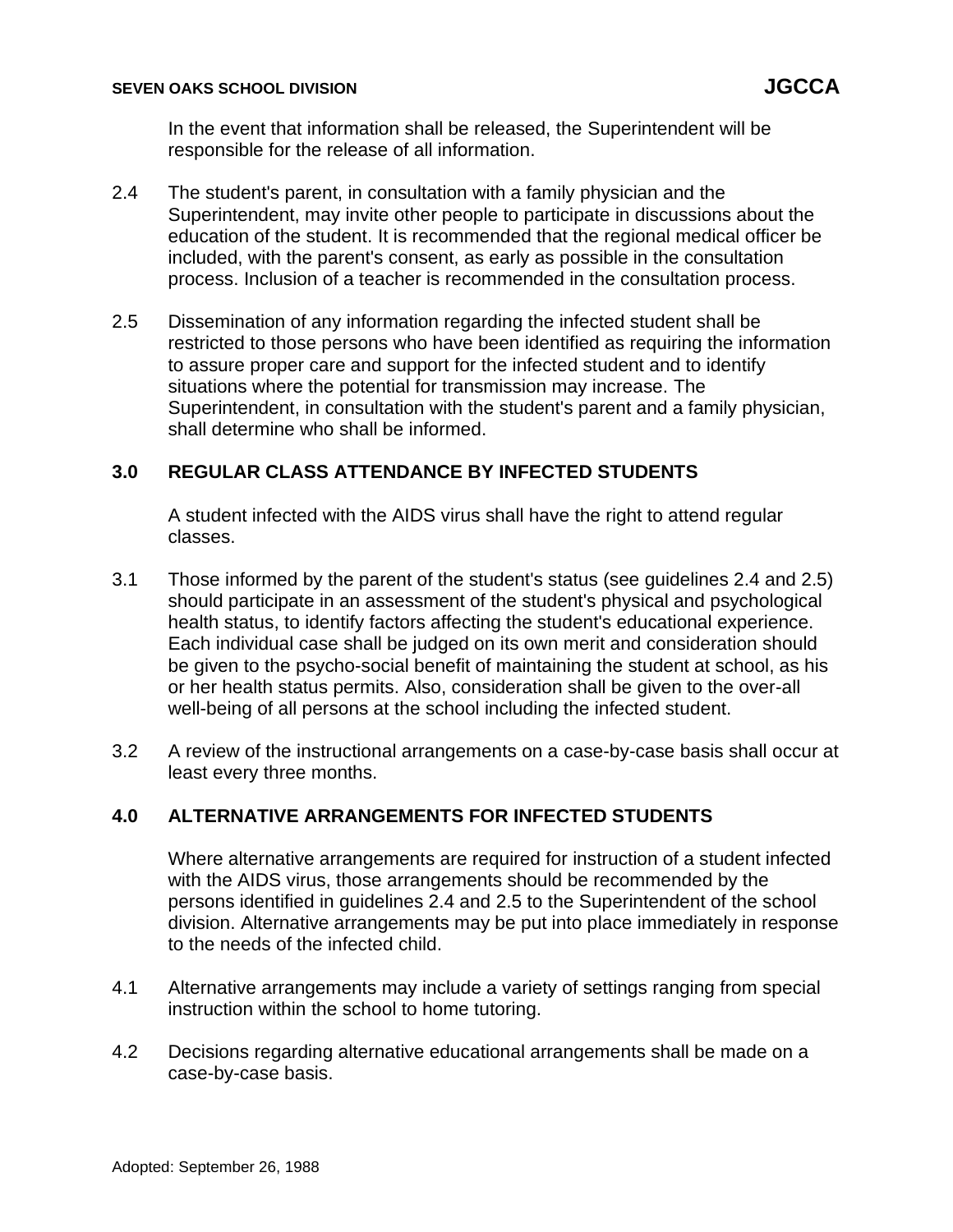4.3 A review of the instructional arrangements on a case-by-case basis shall occur at least every three months.

# **5.0 INFECTED EMPLOYEES**

The identity of a division employee infected with the AIDS virus shall be safe guarded.

- 5.1 The employee infected with the AIDS virus, in consultation with a family physician, may choose to inform the Superintendent.
- 5.2 The Superintendent is not bound to report his or her knowledge of an infected employee to the Board of Trustees.
- 5.3 An employee who is informed in confidence of the health status of an employee infected with the AIDS virus shall maintain that confidence at all times. There shall be no release of information without prior written consent from the employee. In the event that information shall be released, the Superintendent will be responsible for the release of all information.
- 5.4 The employee, in consultation with a family physician and the Superintendent, may invite other people to participate in discussions about the employment assignment of the employee. It is recommended that the regional medical officer be included, with the employee's consent, as early as possible in the consultation process.
- 5.5 Dissemination of any information regarding the infected employee shall be restricted to those persons who have been identified as requiring the information to assure proper care and support for the infected employee and to identify situations where the potential for transmission may increase.

# **6.0 EMPLOYMENT PLACEMENT OF INFECTED EMPLOYEES**

Employees infected with the AIDS virus shall have the right to continue their employment with the Division. Consideration should be given to the advisability of the employee continuing in his or her current work assignment.

6.1 Where an employee with an AIDS-related illness is no longer able to work, full access shall be provided to all benefits as described in applicable collective and legislative agreements.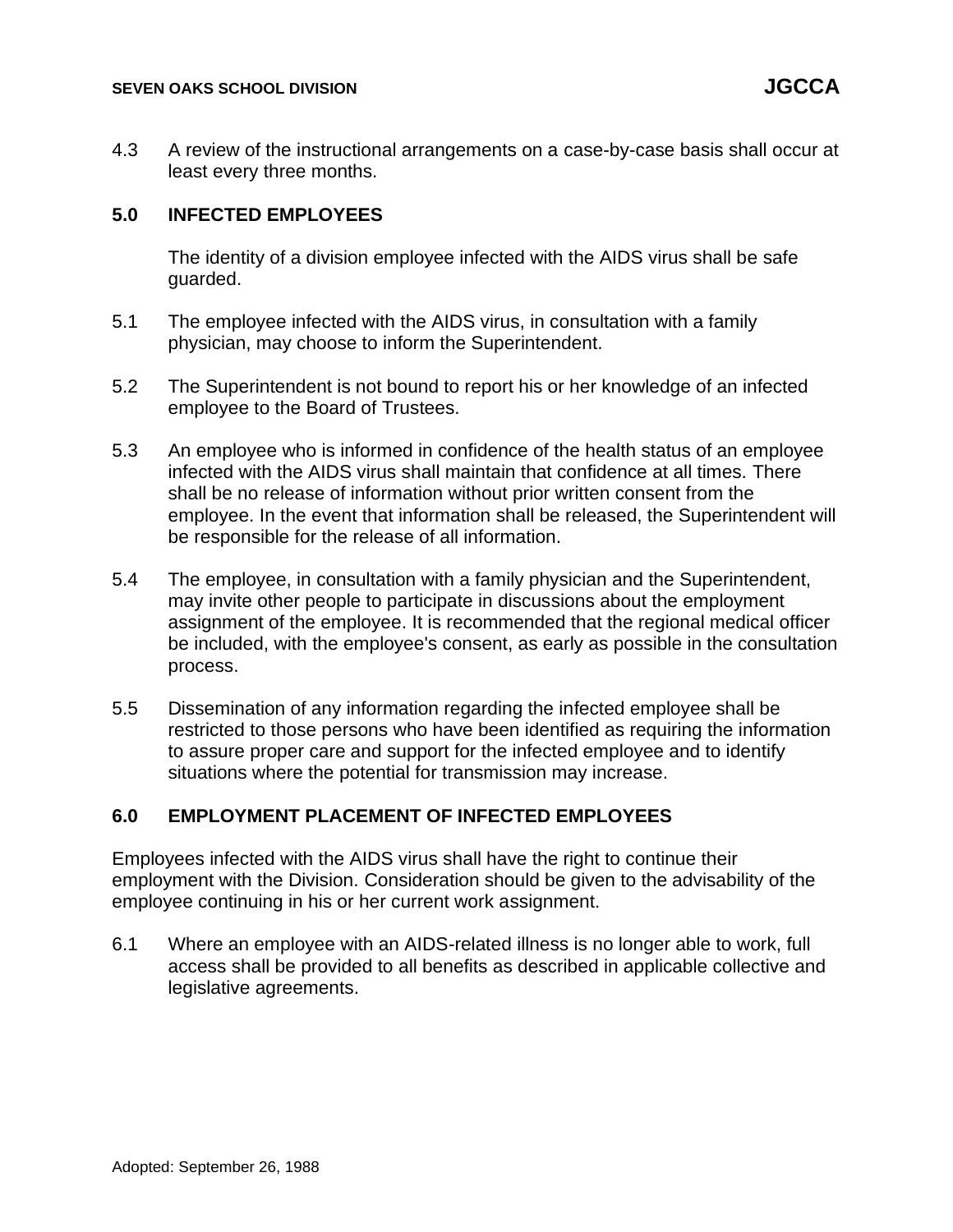## **7.0 ROUTINE HYGIENE PROCEDURES - AIDS**

This Division shall adopt routine hygiene procedures based on the Provincial Interim Guidelines for Schools and Day Care for handling blood or body fluids regardless of whether persons who are known to be infected with the AIDS virus are in attendance.

## **8.0 POLICY REVIEW**

This policy shall be reviewed and revised annually and/or as required to reflect new medical information regarding AIDS virus infections.

8.1 The Superintendent shall bring to the attention of the Seven Oaks School Board for consideration, without delay, any new information which may have implications for changes to this policy.

### **9.0 OPERATIONAL GUIDELINES**

The routine hygiene procedures to be followed include:

### **Disinfection of Soiled Materials:**

Objects or surfaces that are visibly soiled with blood or other body fluids (regardless of whether persons who are known to be infected with the AIDS virus are in attendance) should be wiped clean with soap and water and then disinfected with a freshly prepared bleach solution\*. The person doing the cleaning should wear disposable gloves and use disposable materials such as paper towels. If a mop is used it should be rinsed in disinfectant before further use. Clothing and linens that are visibly soiled with blood or other body fluids should be rinsed in cold water and then machine-washed in hot water with normal laundry detergent. Disposable gloves should be worn by the person rinsing and washing the items. All disposable articles that are soiled should be placed in a plastic bag which should be closed with a twist tie and then placed in a regular garbage container.

### **First Aid**

Preliminary first aid should be administered, then as soon as possible, all blood and body fluids should be washed off with hot soapy water. Careful hand washing should be emphasized as an effective and reliable precaution. Disposable gloves should be worn if possible to avoid exposure of open sores or broken mucous membranes. If an open sore does come in contact with blood or other body fluids it should be promptly washed.